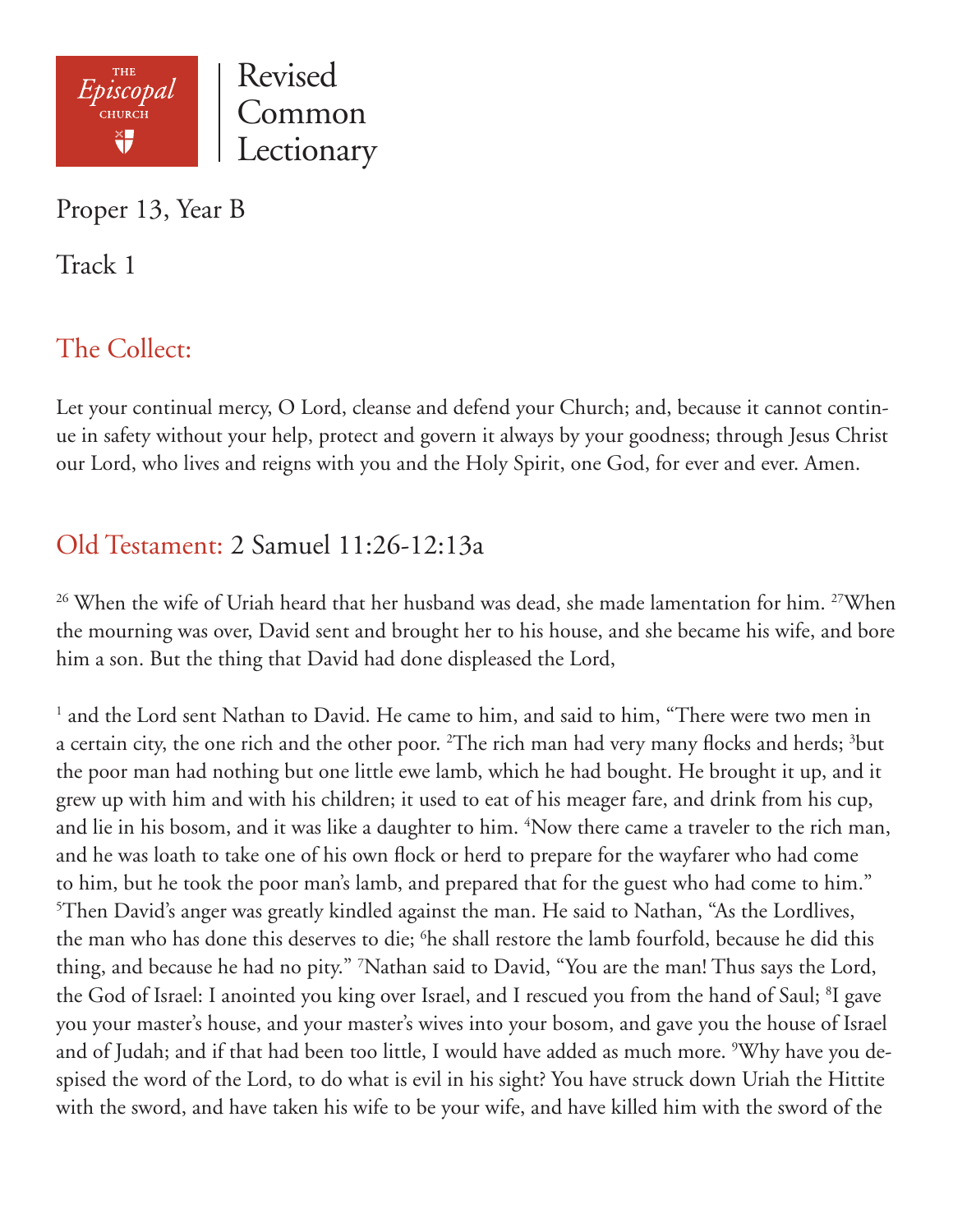Ammonites. <sup>10</sup>Now therefore the sword shall never depart from your house, for you have despised me, and have taken the wife of Uriah the Hittite to be your wife. 11Thus says the Lord: I will raise up trouble against you from within your own house; and I will take your wives before your eyes, and give them to your neighbor, and he shall lie with your wives in the sight of this very sun. 12For you did it secretly; but I will do this thing before all Israel, and before the sun." 13David said to Nathan, "I have sinned against the Lord."

#### Psalm: Psalm 51:1-13

<sup>1</sup> Have mercy on me, O God, according to your loving-kindness; \* in your great compassion blot out my offenses. 2 Wash me through and through from my wickedness \* and cleanse me from my sin. <sup>3</sup> For I know my transgressions, \* and my sin is ever before me. 4 Against you only have I sinned \* and done what is evil in your sight. <sup>5</sup> And so you are justified when you speak \* and upright in your judgment. <sup>6</sup> Indeed, I have been wicked from my birth,  $*$  a sinner from my mother's womb. <sup>7</sup> For behold, you look for truth deep within me,  $*$  and will make me understand wisdom secretly. 8 Purge me from my sin, and I shall be pure; \* wash me, and I shall be clean indeed. <sup>9</sup> Make me hear of joy and gladness,  $*$  that the body you have broken may rejoice. <sup>10</sup> Hide your face from my sins \* and blot out all my iniquities. <sup>11</sup> Create in me a clean heart, O God, \* and renew a right spirit within me.  $12$  Cast me not away from your presence  $*$  and take not your holy Spirit from me.  $13$  Give me the joy of your saving help again  $*$ and sustain me with your bountiful Spirit.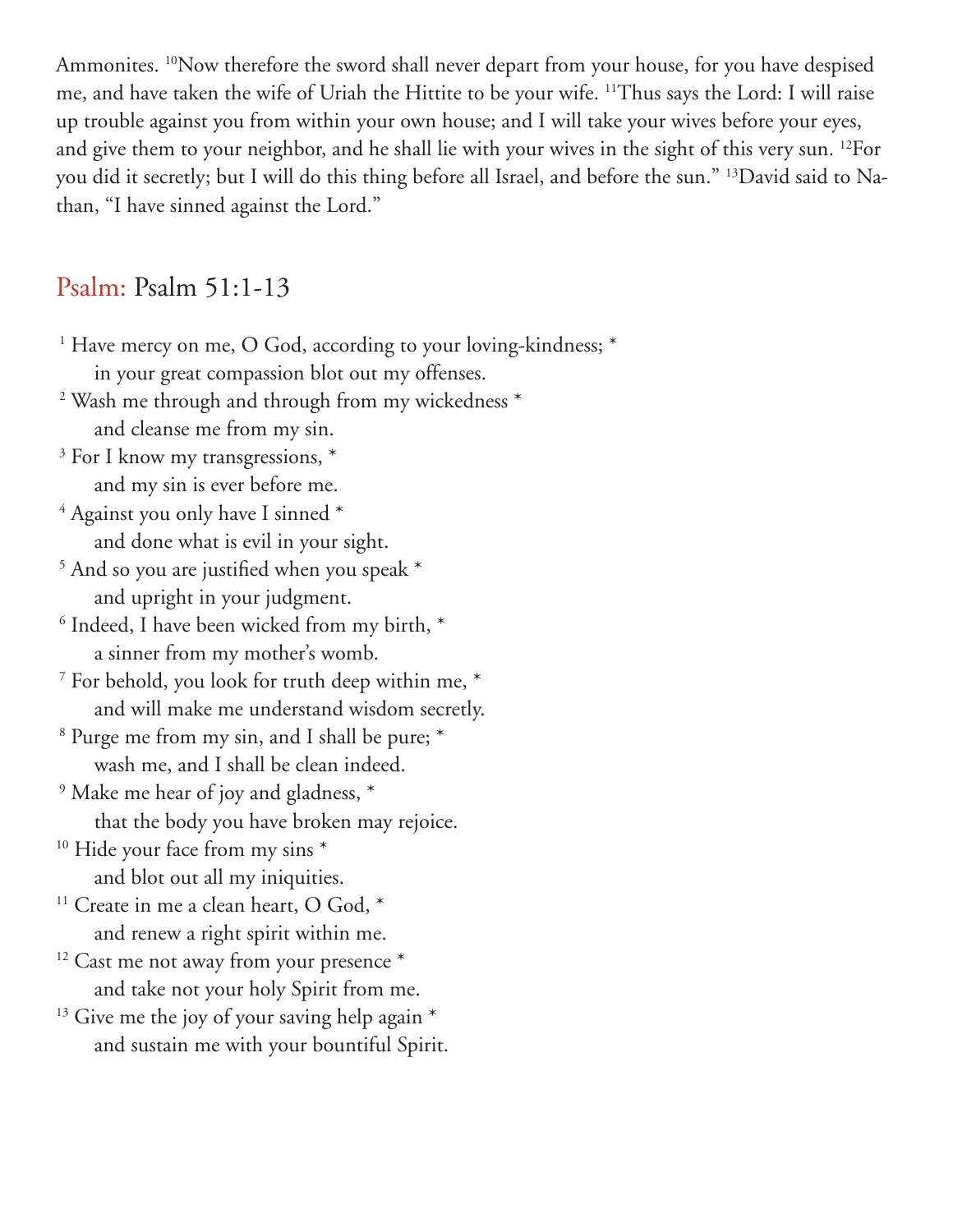## Epistle: Ephesians 4:1-16

<sup>1</sup> I therefore, the prisoner in the Lord, beg you to lead a life worthy of the calling to which you have been called,

<sup>2</sup> with all humility and gentleness, with patience, bearing with one another in love, <sup>3</sup>making every effort to maintain the unity of the Spirit in the bond of peace. <sup>4</sup>There is one body and one Spirit, just as you were called to the one hope of your calling, <sup>5</sup>one Lord, one faith, one baptism, <sup>6</sup>one God and Father of all, who is above all and through all and in all. 7 But each of us was given grace according to the measure of Christ's gift. <sup>8</sup>Therefore it is said, "When he ascended on high he made captivity itself a captive; he gave gifts to his people." 9 (When it says, "He ascended," what does it mean but that he had also descended into the lower parts of the earth? 10He who descended is the same one who ascended far above all the heavens, so that he might fill all things.) <sup>11</sup>The gifts he gave were that some would be apostles, some prophets, some evangelists, some pastors and teachers, <sup>12</sup>to equip the saints for the work of ministry, for building up the body of Christ, 13until all of us come to the unity of the faith and of the knowledge of the Son of God, to maturity, to the measure of the full stature of Christ. <sup>14</sup>We must no longer be children, tossed to and fro and blown about by every wind of doctrine, by people's trickery, by their craftiness in deceitful scheming. <sup>15</sup>But speaking the truth in love, we must grow up in every way into him who is the head, into Christ, 16from whom the whole body, joined and knit together by every ligament with which it is equipped, as each part is working properly, promotes the body's growth in building itself up in love.

## Gospel: John 6:24-35

<sup>24</sup> So when the crowd saw that neither Jesus nor his disciples were there, they themselves got into the boats and went to Capernaum looking for Jesus. 25When they found him on the other side of the sea, they said to him, "Rabbi, when did you come here?" <sup>26</sup>Jesus answered them, "Very truly, I tell you, you are looking for me, not because you saw signs, but because you ate your fill of the loaves. 27Do not work for the food that perishes, but for the food that endures for eternal life, which the Son of Man will give you. For it is on him that God the Father has set his seal."

<sup>28</sup> Then they said to him, "What must we do to perform the works of God?" <sup>29</sup>Jesus answered them, "This is the work of God, that you believe in him whom he has sent." 30So they said to him, "What sign are you going to give us then, so that we may see it and believe you? What work are you performing? 31Our ancestors ate the manna in the wilderness; as it is written, 'He gave them bread from heaven to eat.'" 32Then Jesus said to them, "Very truly, I tell you, it was not Moses who gave you the bread from heaven, but it is my Father who gives you the true bread from heaven. <sup>33</sup>For the